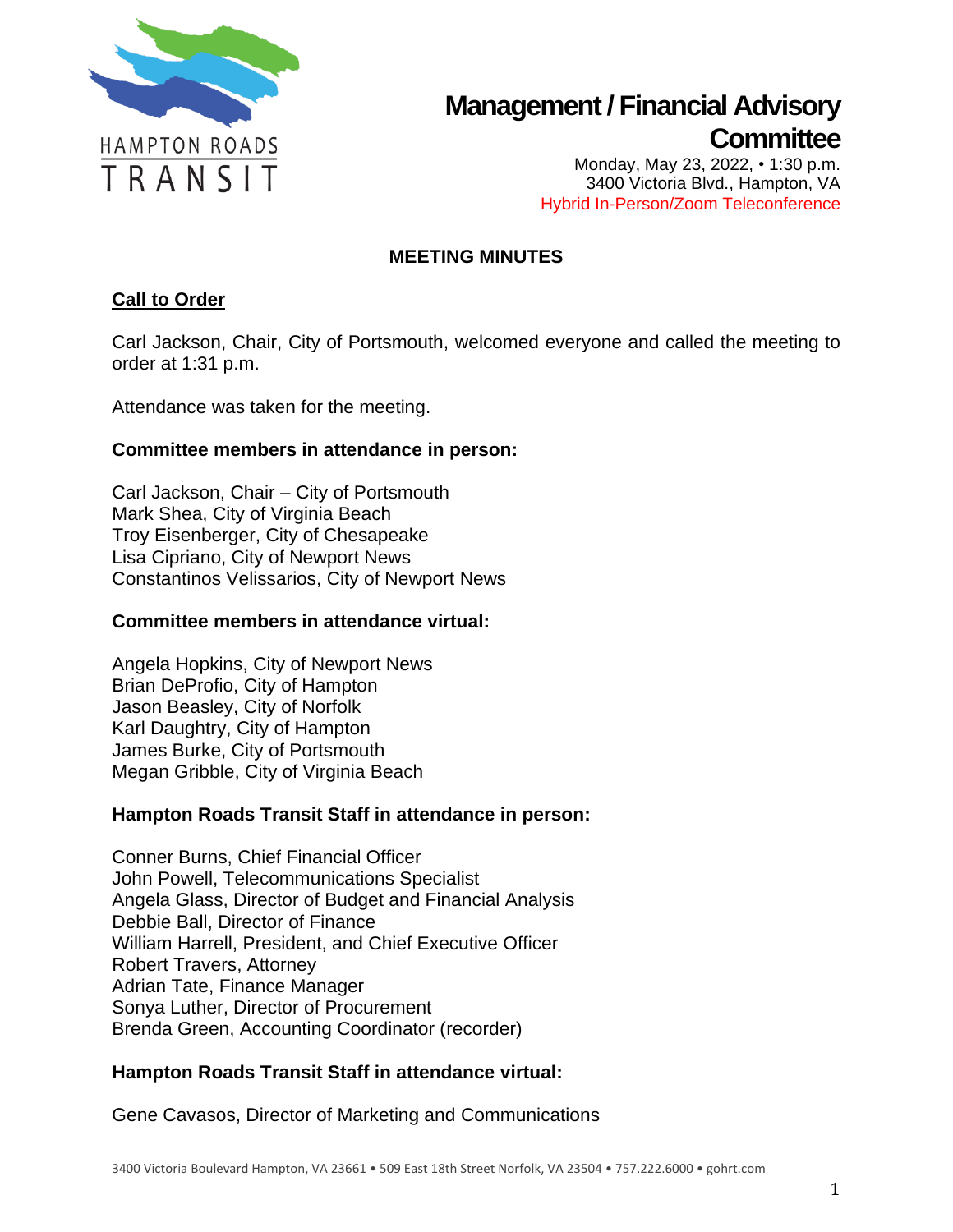

Monday, May 23, 2022, • 1:30 p.m. 3400 Victoria Blvd., Hampton, VA Hybrid In-Person/Zoom Teleconference

Kim Wolcott, Chief Human Resources Officer Amy Braziel, Director of Contracted Services and Operational Analytics Sibyl Pappas, Chief Engineering and Facilities Officer Michael Price, Chief Information Office/Chief Technology Office Brian Smith, Deputy Chief Executive Officer Ray Amoruso, Chief Planning and Development Officer Ben Simms, Chief Transit Operations Officer Michael Price, Chief Information Officer/Chief Technology Officer Ashley Johnson, Capital Budget Analyst Sheri Dixon, Director of Revenue Shelley Harris, Budget Analyst Dawn Sciortino, Chief Safety Officer Juanita Davis, Budget Analyst III Mindy Sweeney, Staff Accountant Keisha Branch, Director of the Office of Program and Project Excellence Christina Condon, Grants Program Analyst

### **Others in virtual attendance:**

Jeff Raliski, Hampton Roads Transportation Planning Organization (HRTPO)

The May 2022 Management/Financial Advisory Committee (MFAC) package was posted to HRT's website and distributed electronically to Committee Members in advance of the meeting. The meeting package consisted of:

- Meeting Agenda
- April 25, 2022, Meeting Minutes
- April 2022 FY 2022 Financials
- FY2023 Final Operating Budget-in-Brief
- Route Ridership FY2018-FY2022 ALL ROUTES

## **Approval of the March 21, 2022, MFAC Minutes**

A motion to approve the April 25, 2022, meeting minutes was made and properly seconded.

The April 2022 meeting minutes were approved by unanimous vote.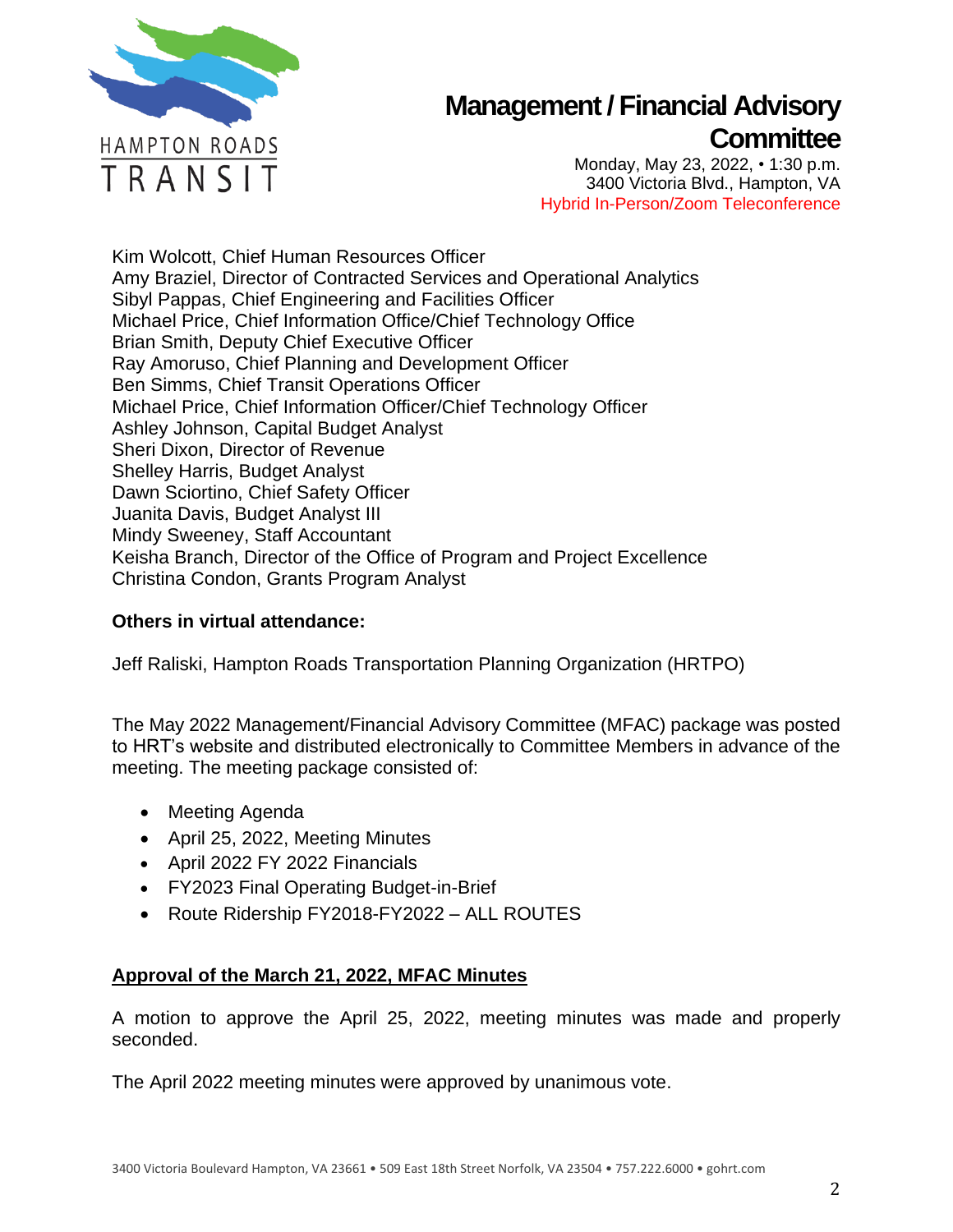

Monday, May 23, 2022, • 1:30 p.m. 3400 Victoria Blvd., Hampton, VA Hybrid In-Person/Zoom Teleconference

## **April 2022 FY 2022 Financials**

Conner Burns, Chief Financial Officer, welcomed everyone to the meeting. Mr. Burns presented the Draft Financial Statement, ending April 30, 2022, to the Committee Members. The April 2022 financials include the operating financial statement, RTS financial statement, non-operating COVID revenue/expenses, farebox revenue/expenses, consolidated crosswalk, and locality crosswalk. Mr. Burns also presented the locality reconciliations, which reflects the estimated year-to-date Locality Service Reliability Plan credit for each of the cities. The Statement of Operations is structured to reflect the traditional operating budget without specific COVID spending. In addition, the Regional Transit System (RTS) expenses and operations are added into this statement. Page three addresses RTS specifically, while Revenue and specific spending related to COVD is reflected on page four. The Agency's line of credit balance as of April 30, 2022, has a zero balance. The Coronavirus Response and Relief Supplemental Appropriations Act (CRRSSA) available funding through April 30, 2022, after expenses, is \$7,770,694. The financial operating crosswalk reflects the Hampton Roads Regional Transit Funding (RTF) for the Metro Area Express (MAX), Peninsula Commuter Service (PSC), and the 15-minute increment services. The year-to-date estimate of the locality Service Reliability Plan (SRP) credits were included in the budget status totals, as it relates to the financial crosswalk. Mr. Burns gave an overview of each of the partnering locality's year-to-date FY 2022 reconciliation highlighting the forecasted Service Reliability Plan (SRP) credit. Mr. Burns stated that the Agency has a federal credit of \$327,300. This credit is a result of the extra support HRT was awarded from the State in March 2022 in the amount of \$12,457,000. This extra support will be utilized to cover the Agency's expenditures for the rest of the year. This means that the Agency does not need to "pull down" funds from its budgetary federal dollars until the additional state funds have been exhausted. The Agency has confirmed that the budgetary funds not being allocated are not in jeopardy of being lost and can be "pulled down" in future years. HRT will also be working closely with the Federal Transportation Administration (FTA) as it relates to the posting of credits on grant related funding projects.

There were discussions concerning the driver behind the delta in the Passenger Revenue, as it relates to the April 2022 Operating Financial Statement. Mr. Burns stated that the delta, was a result of loss fare box revenue when the Agency commemorated Earth Day, April 22, 2022, as a free fare day, across all modes of transit. That cost resulted in a \$30K delta.

There were discussions concerning the non-operating revenues surplus as it relates to the financial statement. Mr. Burns discussed the Agency's methodology used to allocate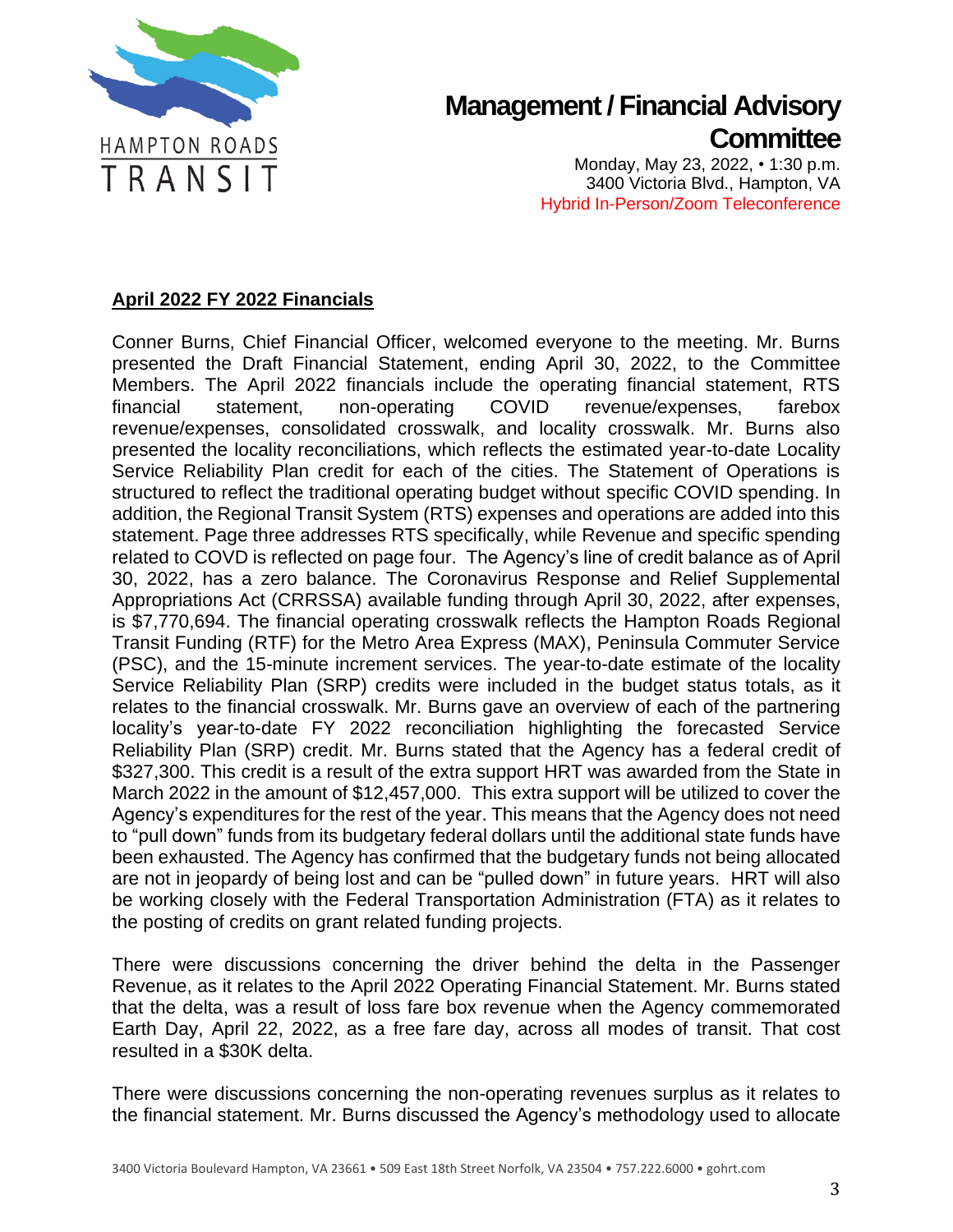

Monday, May 23, 2022, • 1:30 p.m. 3400 Victoria Blvd., Hampton, VA Hybrid In-Person/Zoom Teleconference

the "additional funds" awarded to the Agency by the State in May 2022, towards expenses, in lieu of "pulling down" funds from the Traditional Federal Dollars.

There were discussions concerning the delta in Contract Services expenses being associated with the contra account. Product services, Bus Services Information Technology (IT) related expenses, and other line items that did not come on-line are also contributing factors to this reduction.

There were discussions concerning the downward trend in spending, as it relates to the Utilities Expenses. On April 1, 2022, the Agency took full possession of its new location on Princes Ann Road, in Norfolk. The downward trend in utilities is associated with the time lapse in the transferring of utility responsibilities from the new location's property owners to the Agency.

#### **FY2023 Final Operating Budget**

Mr. Burns asked the MFAC members for a favorable recommendation and approval of the FY2023 Final Operating Budget-In-Brief Draft to go to the Transportation District Commission of Hampton Roads (TDCHR) Board, with the recommendation of adoption on May 26, 2022.

Angela Glass, Director of Budget and Financial Analysis presented the FY2023 Final Operating Budget-In-Brief to the attendees. Ms. Glass reviewed the FY2023 Budget Calendar providing an overview of historical events that the MFAC has accomplished and highlighting the upcoming key events. The FY2023 Final Operating Budget presentation consisted of the Cost Allocation Agreement (CAA), the definition of the types of cost and an example of cost types by mode. The presentation also included the 3-year comparison of budget operating revenues, non-operating revenues, and total expense amounts for FY2021, FY2022 and FY2023. In addition, Ms. Glass reviewed the budget's revenue summary including the revenue budget assumptions, the expense summaries by categories, and cost drivers, including the variance analysis. The local contributions by localities and the final service hours by modes were also summarized. The FY2023 Final Transportation Service Plans (TSP) were also reviewed by localities. Ms. Glass stated that the next steps would be for HRT to seek the approval and recommendations from the MFAC members to accept the FY2023 Final Operating Budget for the consideration and adoption from the TDCHR Board at the May 26, 2022, meeting.

There were discussions concerning the FY2023, post-pandemic ridership trends being conservatively projected at 50%, light rail slightly higher.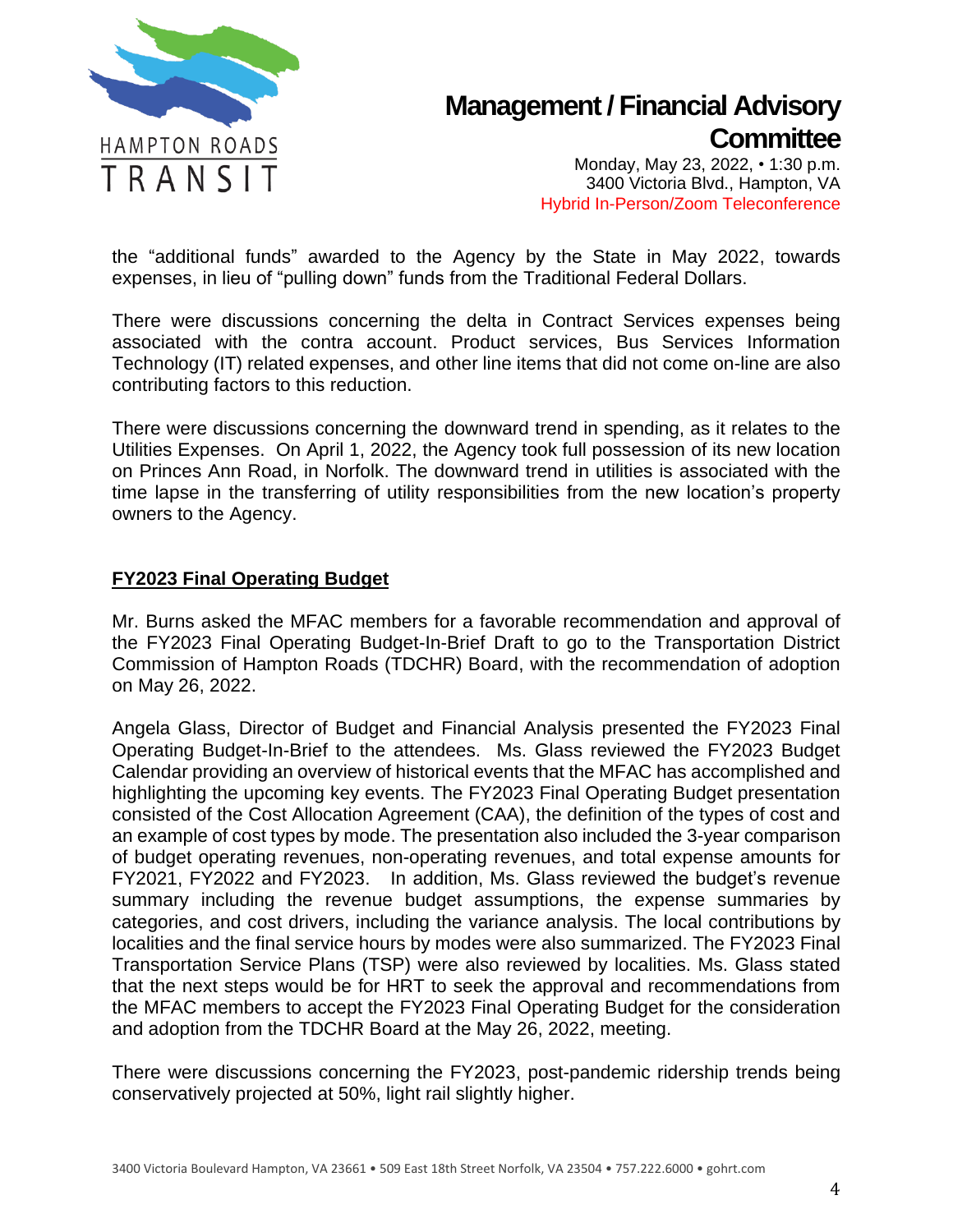

Monday, May 23, 2022, • 1:30 p.m. 3400 Victoria Blvd., Hampton, VA Hybrid In-Person/Zoom Teleconference

There were discussions concerning the Agency's annual budgetary wage adjustments being below average, in contrast to the local cities' average merit increase percentage.

#### **Action Item: It was suggested that HRT formulate a plan, to look at its salary savings that are being experienced to date, and by mid-year reexamine if there were any opportunities in these savings that would allow the Agency to provide an additional one-time bonus to its non-union employees.**

HRT was commended for its implementation of its "recruitment incentives" to help aid in the leveraging of employment retentions and the attraction of new hires.

There were discussions concerning HRT's budgetary savings, as it relates to fuel. These savings will be reflected on the forthcoming Operating Statements for the first 2-3 months of FY2023. However, HRT anticipates a huge price increase in fuel expenditures by mid FY2023, due to the current state of the economy. HRT is currently working with its fuel vendor to determine the Agency's forecasted gallon usage and its lock-in cost, per gallon. Once these factors are determined the Agency will present its results to the committees.

#### **Action item: It was suggested that HRT consider advertising and promoting the concept that "the cost of a 1-Day HRT Pass is less expensive than a gallon of gas".**

#### **Approval of the FY2023 Final Operating Budget**

A motion for the recommendation of approval of the FY 2023 Final Operating Budget was made and properly seconded.

The FY2023 Final Operating Budget was approved by a unanimous vote.

#### **Reserve Funds Committee**

The Reserve Funds Committee will be spearheaded by Lisa Cipriano of Newport News. Ms. Cipriano expressed the importance of HRT having a policy outlining its ability to have a reserve fund. She stated that additional conversations are forthcoming. There will be one City Representative from each partnering locality. The names are as followed:

- Troy Eisenberger, City of Chesapeake
- Karl Daughtry, City of Hampton
- Catheryn Whitesell, City of Norfolk
- James Burke, City of Portsmouth
- Mark Shea, City of Virginia Beach